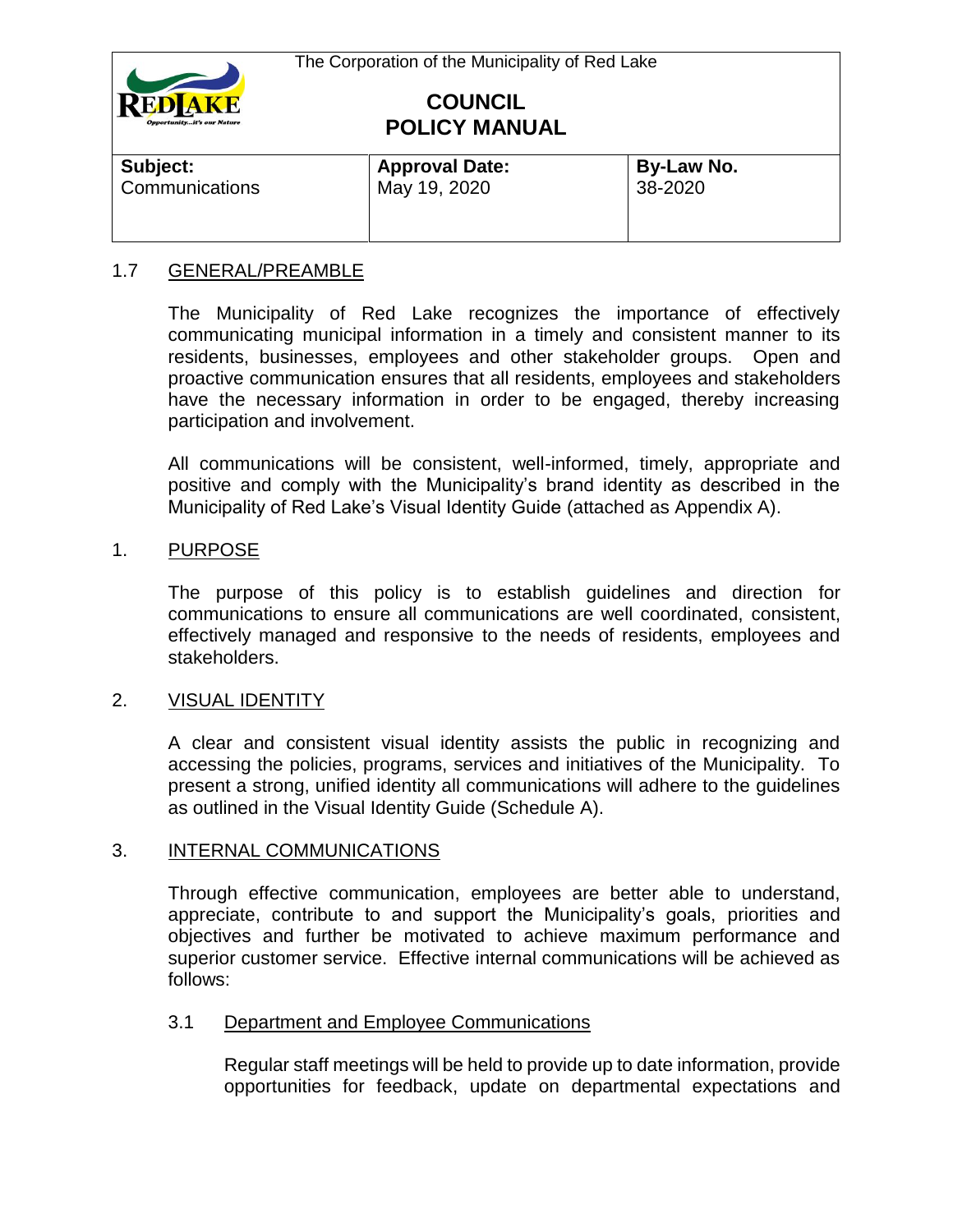

| Subject:       | <b>Approval Date:</b> | By-Law No. |  |
|----------------|-----------------------|------------|--|
| Communications | May 19, 2020          | 38-2020    |  |

encourage a common understanding of the short term and long term goals of the municipality.

Bulletin boards will be used for hard copies of internal communications. Bulletin boards must be placed in a staff room or a space that is highly visible and highly trafficked by employees.

# 3.2 Internal Newsletter

An internal Newsletter will be prepared for distribution to all of Council and employees. This Newsletter contains informal information about employees and internal affairs. Its purpose of the internal newsletter is to foster teamwork by encouraging awareness of fellow employees.

### 3.3 Internal Email

Emailing is a very effective form of communication. It is immediate and provides a documentation of the message. For the benefit of an employee who does not have access to a municipal email address or opts out of providing a personal email address, supervisors will deliver this information by posting on the staff room bulletin board.

#### 3.4 Council and Administration

Staff Reports are the formal means of communication between Administration and Council. Staff reports must follow the format as identified in the Municipality's Visual Identity Guide (Schedule A). All staff reports must be reviewed and approved by the CAO prior to being included in Council and/or Committee Agenda materials.

#### 3.5 Council Inquiries

As the primary contact for Council, all inquiries by Council shall be directed to the CAO.

# 4. EXTERNAL COMMUNICATIONS

External communications ensure that the public receives clear, relevant and timely information from the Municipality.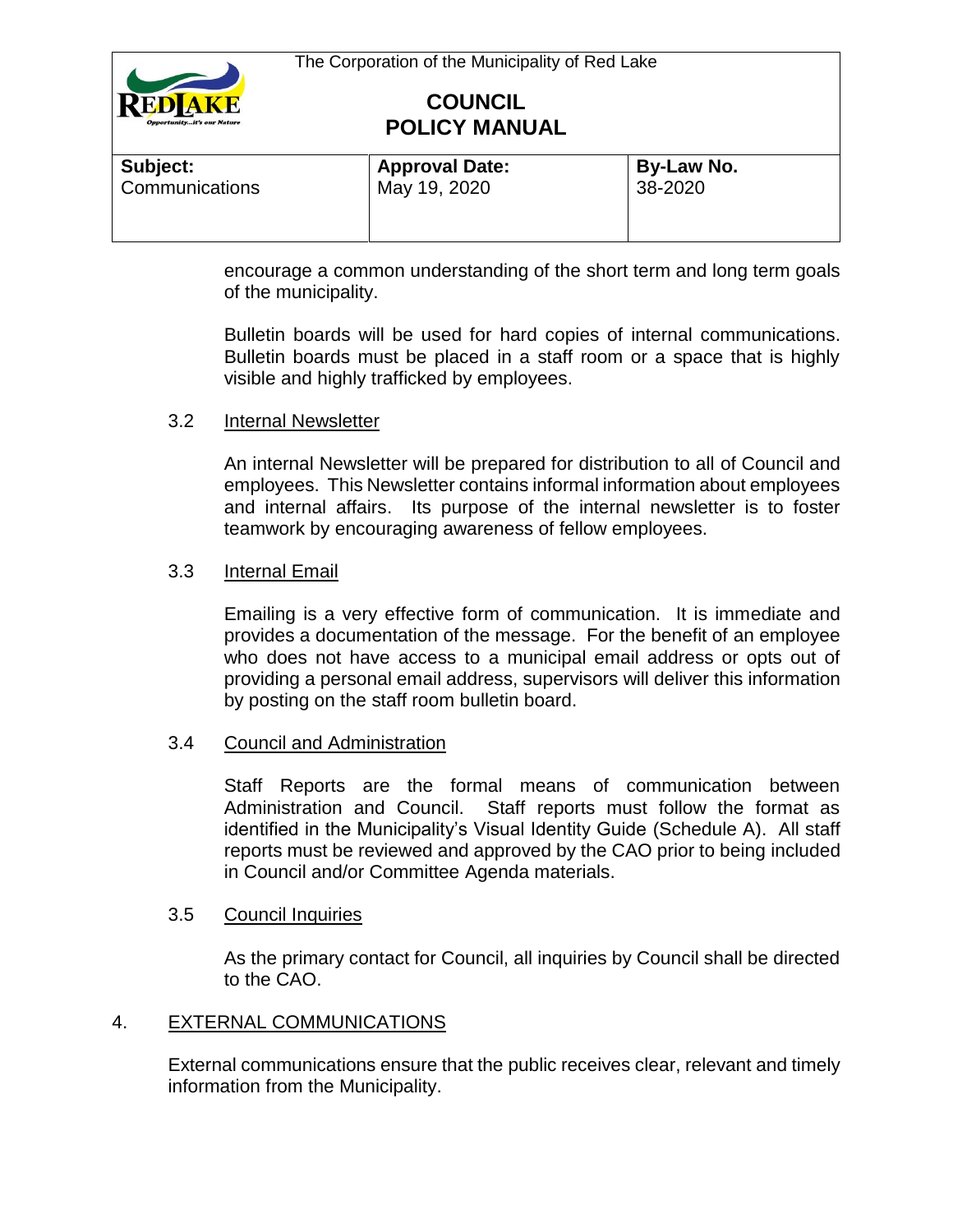

| <b>Approval Date:</b> | By-Law No. |  |
|-----------------------|------------|--|
| May 19, 2020          | 38-2020    |  |
|                       |            |  |

The Municipality of Red Lake will use a variety of methods from time to time to communicate information externally. The Mayor is the official spokesperson on behalf of Council. From time to time the Mayor may deem it necessary to delegate such authority to any member of Council.

The CAO is the spokesperson for all operational matters.

All media contacts to an employee, department head or senior staff shall be forwarded to the CAO. The CAO has the authority to delegate staff to respond to the media inquiry.

The methods of external communications include the following:

# 4.1 Media Releases

Media Releases will be issued regarding significant municipal issues warranting attention of not only the community and stakeholders, but also the media (television, print and radio). Media Releases shall be coordinated through the Mayor and the CAO. The Community Development & Communications Manager (CDC Manager) will distribute the Media Release to all media channels as directed by the CAO.

# 4.2 External Email

All external email inquiries shall be responded to in a timely manner. Should the response require timely investigation and research, a response will be sent advising of same with an estimated response date.

# 4.3 Direct Regular Mail

All direct regular mail inquiries will be reviewed by the CAO and responded to in a timely and professional manner.

# 4.4 Municipal Website

The municipal website shall be the primary source of municipal information. The municipal website is a valuable tool for providing information and promoting the municipality as it allows for global 24-hour access to municipal information. The municipal website shall be updated as required in a timely manner.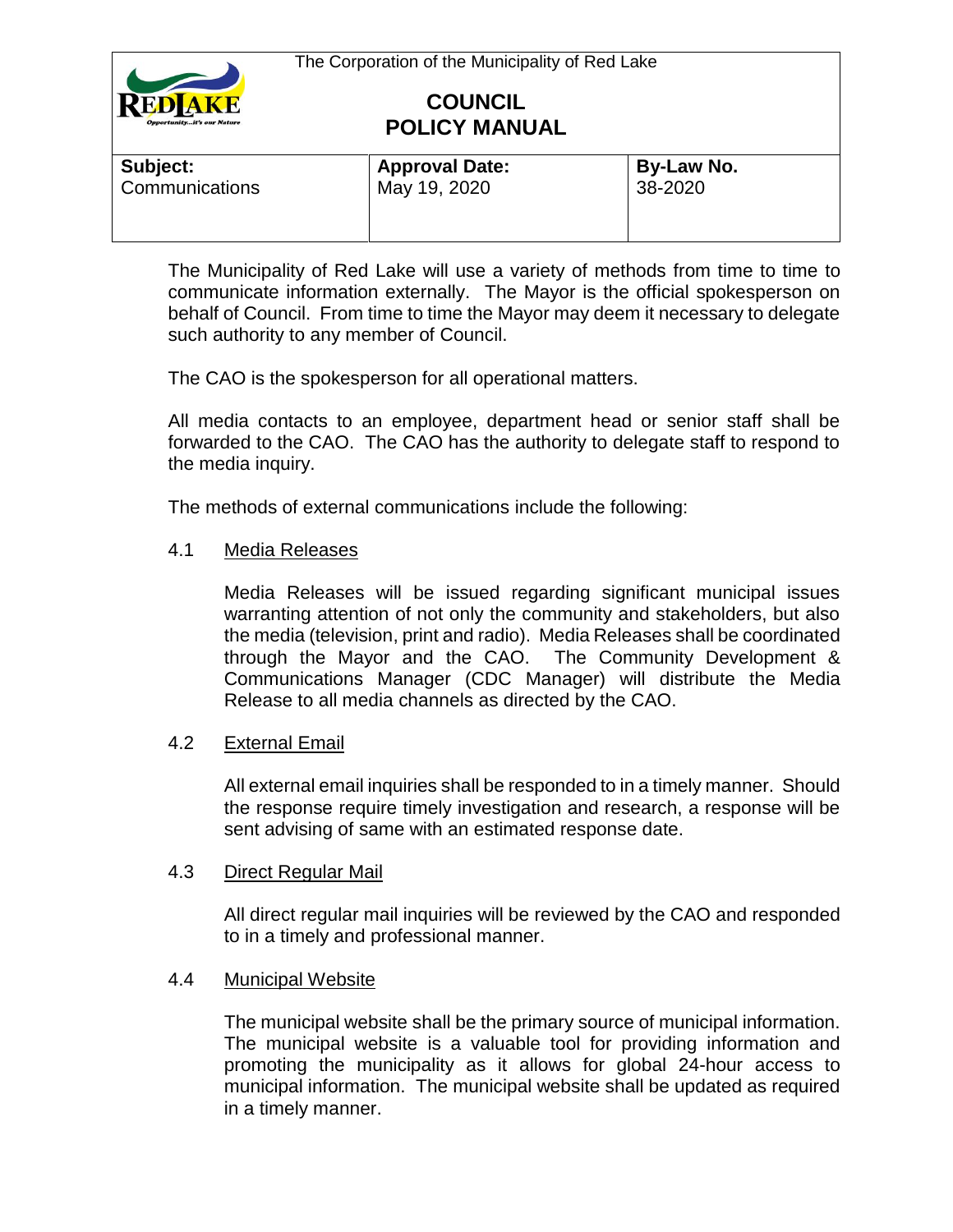

| Subject:       | <b>Approval Date:</b> | By-Law No. |
|----------------|-----------------------|------------|
| Communications | May 19, 2020          | 38-2020    |

The Municipal website shall be user friendly and meet all accessibility standards.

The CDC Manager and/or the IT Manager are responsible, under the direction of the CAO for monitoring and updating information on the Municipal website.

# 4.5 Social Media

Social media platforms will be used to provide immediate Municipal information as well as promote municipal business and services.

The Municipality of Red Lake maintains the following social media platforms:

- Facebook @redlake.ca
- Twitter @redlakeontario
- Instagram redlakeontario
- You Tube Municipality of Red Lake

The Municipality of Red Lake acknowledges that as social media technology progresses additional social media accounts may be required and the current social media platforms may become mundane or obsolete therefore may no longer be used. The CAO is authorized to approve any further social media accounts and to delete any current social media accounts.

The CDC Manager and/or the IT Manager are responsible for monitoring and posting on social media platforms, under the direction of the CAO and specifically have the authority to post items of urgent nature as follows:

- Boil Water Notices and Rescinds
- Loss of water pressure
- Road and Ferry Closures
- Dogs running at large
- Municipal Newsletter
- Meeting Calendars
- Employment Opportunities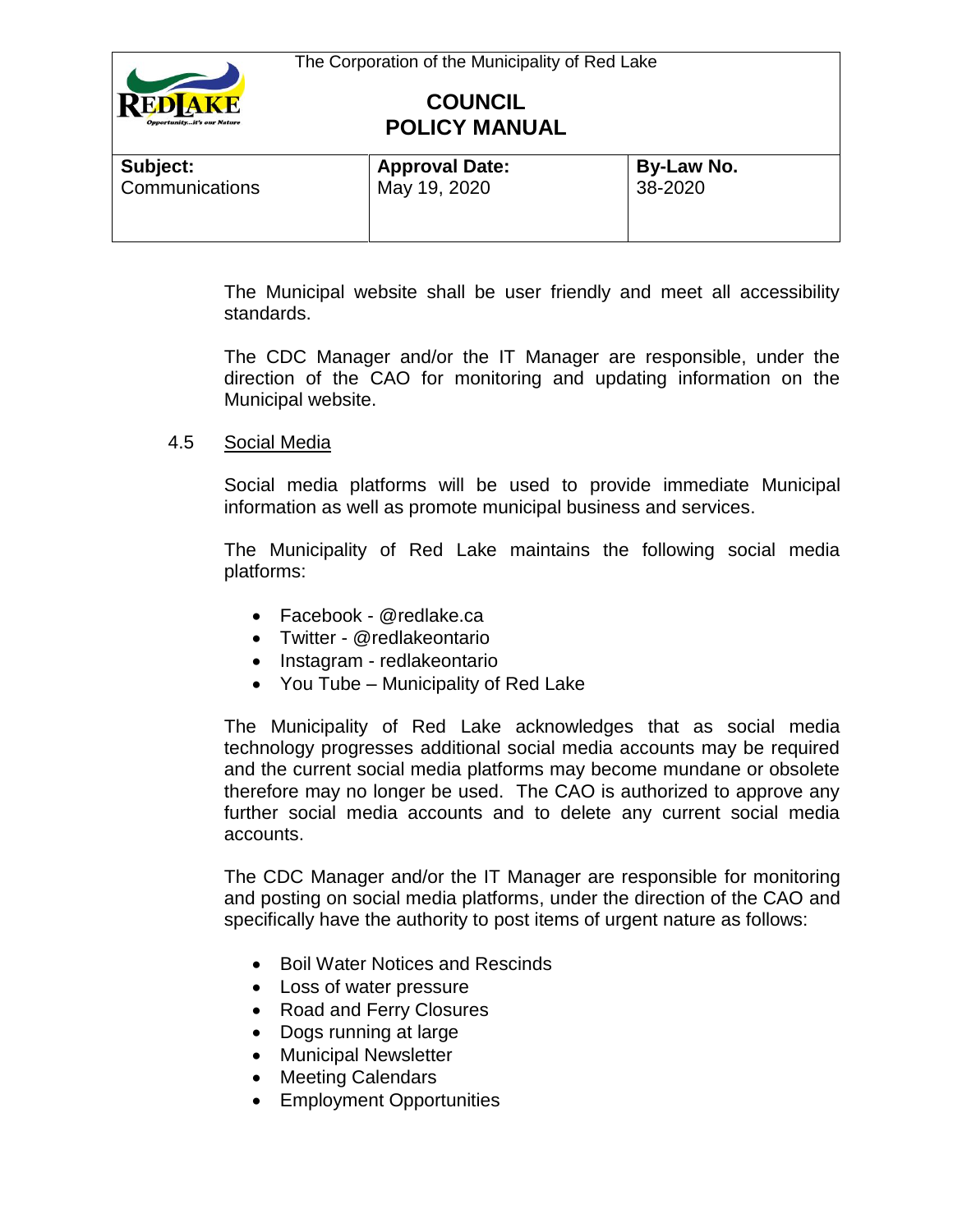

| Subject:       | <b>Approval Date:</b> | By-Law No. |
|----------------|-----------------------|------------|
| Communications | May 19, 2020          | 38-2020    |

- Not for profit public community-wide events (ie. Festivals, carnivals)
- Municipal Public Events and Activities
- Proclamations as approved by the Mayor

In all cases, the CAO will be made aware of these posts prior to posting.

The CDC Manager and/or IT Manager also have the authority to share social media posts of municipally-owned facilities (Heritage Centre, Airport, EarlyON Centre and Libraries).

The CDC Manager will monitor public comments and messages and delete public comments as directed by the CAO. It is in very rare cases that a response to public comments will be made and will only be made for clarification purposes as directed by the CAO. All responses must be accurate, positive and professional. The Municipality of Red Lake will not respond to direct messages received through social media. Where possible, an automatic reply will be set up advising the messages are not monitored and recommend communication via email at [municipality@redlake.ca](mailto:municipality@redlake.ca) or by phone at 735-2096.

The Municipal You Tube channel will provide a means of access to video content, such as Council and Boards & Committees meetings as well as Municipal promotional videos.

Social media platforms will have Terms of Use outlining the expectations of the user as well as the role of the Municipality to remove comments and/or block users that violate the Terms of Use.

# 4.6 Municipal Newsletter

The Municipal Newsletter shall be delivered to all mailboxes within the municipality through Canada Post. The printed Newsletter may also be made available at various public places throughout the Municipality. The Municipal Newsletter is prepared by the CDC Manager under the direction of the CAO. The Municipal Newsletter is used to inform and promote the community of municipal services, resources, products and events that are not considered to be time-sensitive.